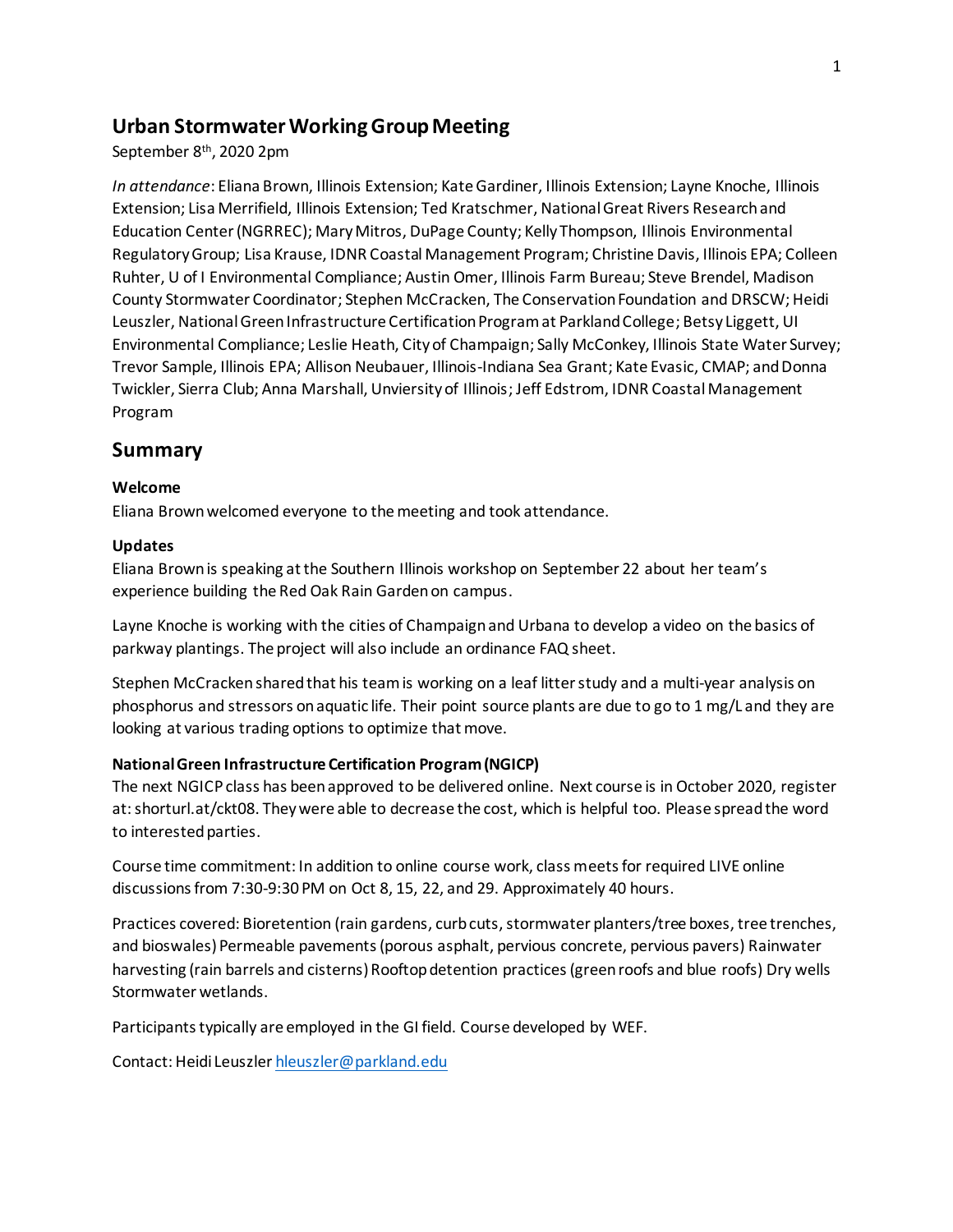#### **Rainscaping Course**

Rainscaping classes are expected to start being offered by Extension in spring 2021. They are conducting "Train the Trainer" for educators this fall.

Course time commitment: Five, 3-hour training modules in a workshop setting. Includes a hands-on demonstration rain garden build. Practices covered: Focuses on rain gardens. Participants typically are: Master Gardeners, Master Naturalists, others with baseline gardening and/or stormwater knowledge. Created by Purdue Extension Rainscaping Team.

More info:<https://extension.purdue.edu/rainscaping/> an[d go.Illinois.edu/rainscapingpilot.](file:///C:/Users/ekratsch/AppData/Local/Microsoft/Windows/INetCache/Content.Outlook/CHP3XHNT/go.Illinois.edu/rainscapingpilot)

Contact: Eliana Brow[n brown12@illinois.edu](mailto:brown12@illinois.edu)

### **Stormwater Tracking Subgroup Update**

Tracking Subgroup met August 26 to discuss Green Infrastructure Inventory.

Extension is applying for a grant to fund a graduate student to add a stormwater GIS layer to an existing NGRREC project that is mapping agricultural practices to GLTG. The subgroup approved support for this application. An informal poll of USWG members showed they approved the Extension application.

*Demonstration: Great Lakes to Gulf Visual Observatory - Ted Kratschmer, Field Station and Special Projects Manager, NGGREC*

Ted Kratschmer gave a demonstration of the Great Lakes to Gulf data portal. The purpose for developing the data portal was to unify water quality data and bring it together for easy viewing and exploration in order to better inform policy and management. Their mission is to add value to work already being done in the watershed, especially for nutrient reduction.

The portal also has storyboards for users to explore and data scientists to explain their data. Ted showed the Illinois NLRS storyboard as an example. They are working with multiple University of Illinois researchers, like Reid Christianson and Kaiyu Guan, to add GIS mapping layers to the portal and provide data synthesis which will provide context to the data in the application. They would be interested in working with Lisa and Eliana to add a green infrastructure mapping layer.

If anyone has questions or feedback on the application, they can reach out to Ted a[t ekratsch@lc.edu](mailto:ekratsch@lc.edu) or 618-468-2840.

#### **Discussion and Next Steps**

USWG voted to support the Tracking Subroup's recommendation to support the grant proposal.

Next meeting is Tuesday, October 6, 2pm

## **Meeting Minutes**

### **Welcome**

Eliana Brown welcomed everyone to the meeting and took attendance.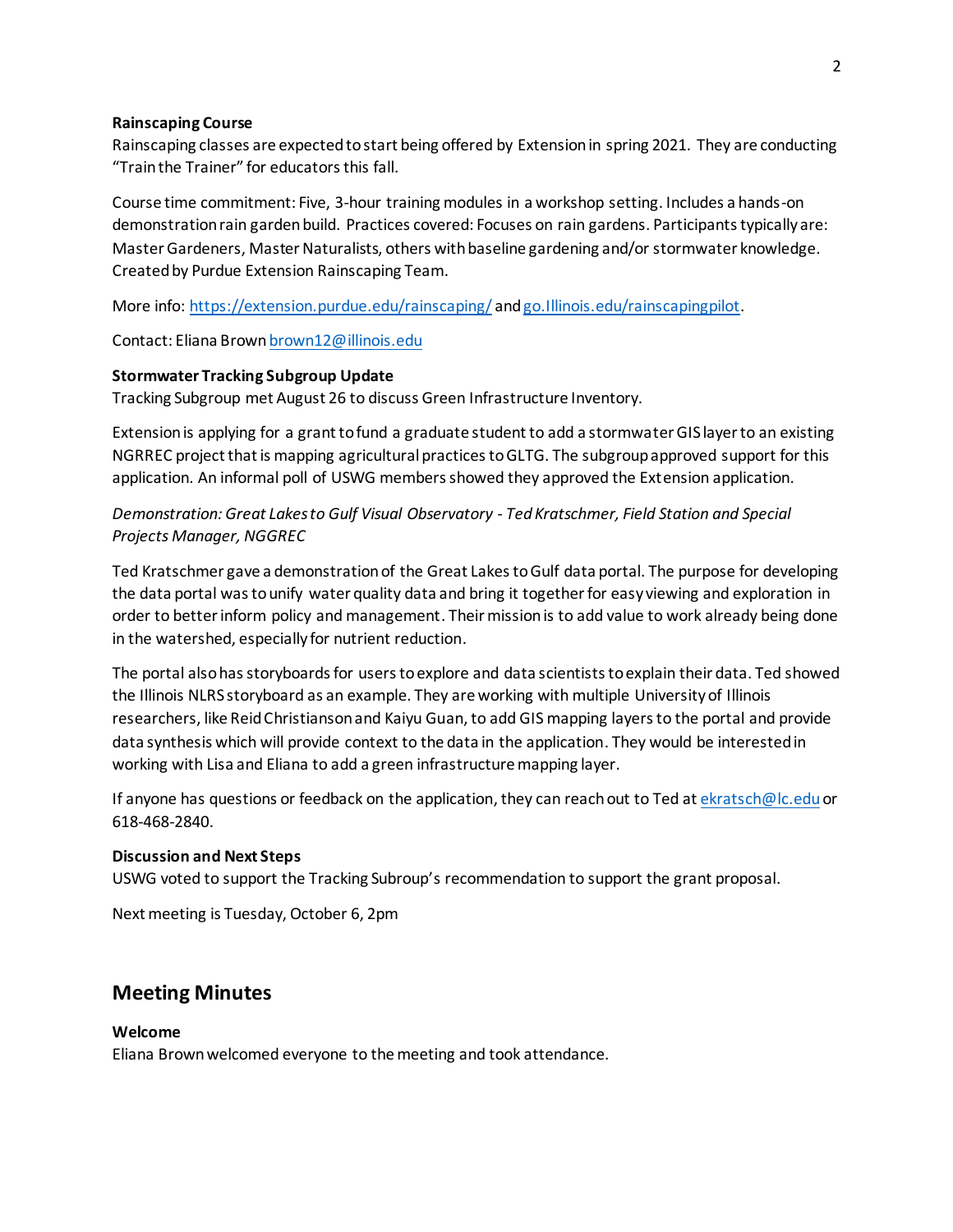#### **Updates**

Eliana Brown is speaking at the Southern Illinois workshop on September 22 about their experience building RORG.

Layne Knoche is working with the cities of Champaign and Urbana to develop a video on the basics of parkway plantings. Each city will have 5 minutes to discuss. I will be delving into the use of plants, which includes natives and nativars, that catch urban stormwater. Finished product will be that video, which will be shared. There will also be an ordinance FAQ sheet deliverable. Cities will be takin ordinancerelated questions.

Stephen McCracken: We're working on a couple nutrient related items for our nutrient implementation plan, which sets out for the next decade in the DuPage River and Salt Creek. Items working on most immediately is the leaf litter study, which they helped fund in Wisconsin, that showed sources of phosphorus in urban runoff. We are also doing a multi-year analysis on phosphorus and stressors on aquatic life. Their plants are due to go to 1 mg/L and they are looking at various trading options to optimize that move.

#### **National Green Infrastructure Certification Program (NGICP)**

Heidi Leuszler spoke about NGICP. The next class has been approved to be delivered online. Next course is in October 2020, register at: shorturl.at/ckt08. They were able to knock off the cost, which is helpful too. Please spread the word to interested parties.

Course time commitment: In addition to online course work, class meets for required LIVE online discussions from 7:30-9:30 PM on Oct 8, 15, 22, and 29. Approximately 40 hours.

Practices covered: Bioretention (rain gardens, curb cuts, stormwater planters/tree boxes, tree trenches, and bioswales) Permeable pavements (porous asphalt, pervious concrete, pervious pavers) Rainwater harvesting (rain barrels and cisterns) Rooftop detention practices (green roofs and blue roofs) Dry wells Stormwater wetlands.

Participants typically are employed in the GI field. Course developed by WEF.

Contact: Heidi Leuszle[r hleuszler@parkland.edu](mailto:hleuszler@parkland.edu)

*Discussion*:

Lisa Krause: Is this the first online NGICP course in the country?

Heidi Leuszler: Yes, it's the first one to go. WEF has an online curriculum available, but it's never been used to my knowledge. So this will be the first. Eliana is my co-instructor, so we will develop presentations to go along with it rather than just a PowerPoint.

Lisa Krause: Wow! Great work, this is fantastic!

#### **Rainscaping Course**

Illinois classes expected to start being offered by Extension Spring 2021.

Conducting "Train the Trainer" for Educators this fall.

Course time commitment: Five, 3-hour training modules in a workshop setting. Includes a hands-on demonstration rain garden build. Practices covered: Focuses on rain gardens. Participants typically are: